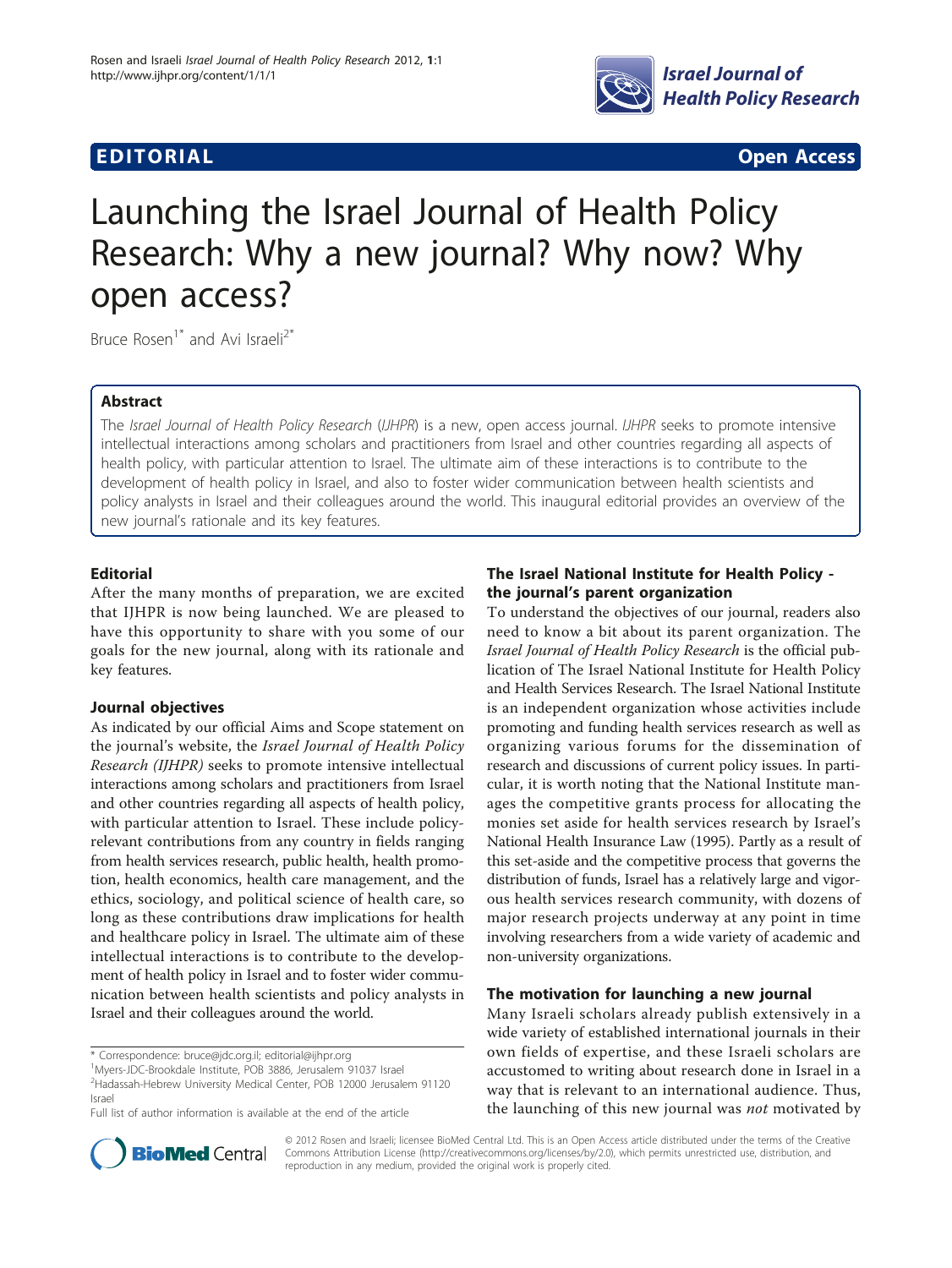an absence of vehicles for disseminating research about Israel.

Still, we - the editors and the National Institute - felt the need for a new journal; one which would have Israeli health care as its primary focus. We felt this way for several reasons: First, we wanted to promote a new interdisciplinary synergy between studies of different aspects of Israeli health care where the results of studies done by scholars in a number of health-relevant fields would be gathered in the same publication. These opportunities for synergy are often lost when, for example, Israelis researching primary care publish only in journals dedicated to the international study of primary care, and Israelis researching health information systems publish only in journals focused on their own topical area. Some opportunities for synergy exist in various research conferences and policy meetings organized by the National Institute and others, but these primarily oral interactions do not have the benefit of the depth provided by journal articles and buttressed by a vigorous peer review process.

Second, we wanted to create a journal in which the publication criteria simultaneously include the contribution to both health systems around the world and to Israeli health care. Many international journals with a disciplinary or topical focus encourage authors to emphasize the universal messages that emanate from their research. This is of course not only valid but also praiseworthy. At the same time, the policy implications for individual countries (in our case Israel) often are lost in the process. We believe that major studies can generate several different articles, some of which emphasize the contribution to a disciplinary field and others that emphasize the contributions to policy - both national and international. IJHPR will clearly focus on the latter.

Moreover, IJHPR is the only health policy journal where contribution to Israeli health policy constitutes a major publication criterion. In such articles, we will encourage the discussion of Israel-specific policy considerations within the context of the Israeli health policy development process. At the same time, we will encourage contributions (and commentaries) that will highlight the congruence or similarities of policy making in Israel in comparison with policy development in other parts of the world.

Third, IJHPR provides us with an opportunity to focus attention on specific areas of particular interest to Israel. Some of these will be areas in which Israel has important accomplishments in the field and/or research. These include the use of electronic health records, technology assessment/priority setting, quality improvement in the managed care environment, and the health system response to national emergencies. Others will be areas in which Israel is grappling with challenges similar to those in many other countries; these would include, for example, efforts to reduce inequalities in health and better serve various vulnerable and minority populations. Through IJHPR we hope to bring together a variety of disciplinary perspectives, from a number of countries, on these areas of special interest.

Fourth, we are interested in using IJHPR as a vehicle for engaging scholars from around the world in the health policy development process in Israel. We plan to do so using several mechanisms, some of which will be unique to this journal. These include:

• Publishing, alongside each article focused on Israeli health care, a brief commentary by a leading international scholar. These commentaries will explore the international significance of the Israeli study and/or provide an international perspective on the study's findings about Israel and their policy implications.

• The establishment of an editorial board including leading thinkers from both Israel and other countries. We are particularly pleased about the participation of several past editors, and current editorial board members from leading international health policy journals. This will contribute to the rigor of the review process and the quality of the published articles. As a side benefit, it may also help several international journals become more acquainted with, and more interested in, developments in Israeli health care and the capabilities of the Israeli research community.

• Encouraging collaborations between Israelis and non-Israelis as joint authors of either original research articles or integrative/review articles. These might include articles comparing two or more health systems, articles exploring the international relevance of an Israeli development, articles exploring the relevance to Israel of international developments, etc.

#### The cosmopolitan nature of Israeli health care

Learning from other countries has always been a central feature of Israeli health care - at the level of individual professionals as well as at programmatic and policy levels. Most young Israeli physicians interested in pursuing subspecialty training do so abroad. Israeli academics are encouraged financially to spend their sabbaticals at institutions of higher learning in other countries, and to participate in international conferences around the world. Israeli health plans and hospitals regularly seek out new programmatic developments in other countries.

At the policy level, Israelis are also voracious learners and adapters. Dutch precedents influenced the establishment of Israel's capitation financing mechanism and its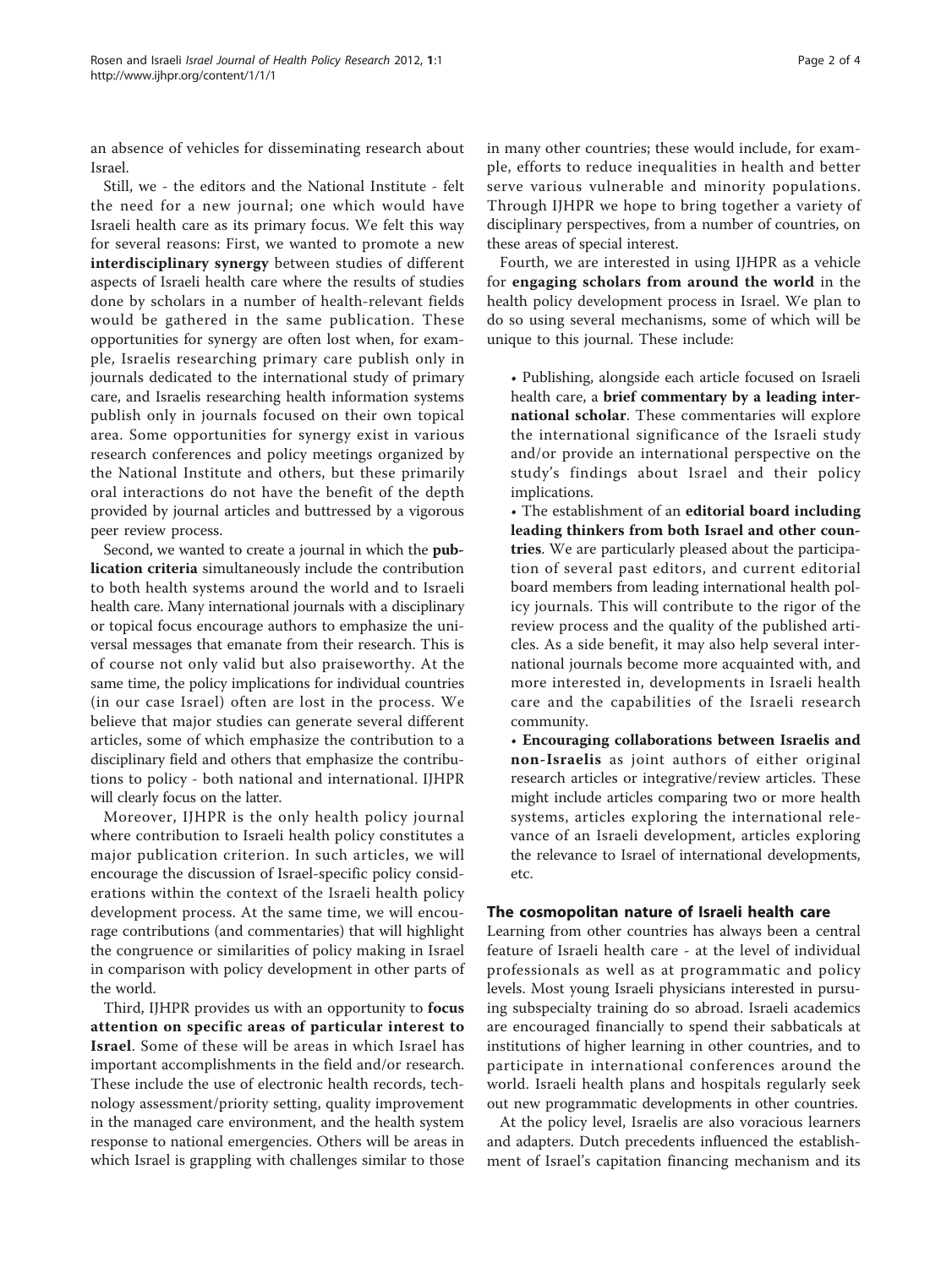National Health Insurance system, more generally. Israel's DRG payment system and its health plan quality monitoring system both drew heavily on U.S. initiatives. The UK has been an important model for the regional organization of the public health system and for efforts (to date only partially successful) to decentralize the government hospital system.

In keeping with this tradition, the National Institute has always made cross-national learning a vital component of its activities. Every three years, it organizes a major international health policy conference, with over 500 participants from over 20 countries. In addition, each year, the National Institute organizes 2-3 international workshops on pressing issues in Israeli health policy. Participation typically includes key Israeli health care leaders involved in the issue, along with 3-5 relevant experts from other countries. The workshops usually last two days, with the first day typically dedicated to presentations on the achievements and challenges facing each of the countries represented, and the second day to teasing out the transferable ideas, keeping in mind the substantial cultural and organizational differences among the countries.

These international workshops constitute not only an important potential source of articles for IJHPR, but also inspiration and a model. As those workshops demonstrated, cross-national learning can be particularly effective when it focuses on a specific issue that is a shared high policy priority among several countries. They also highlight the critical importance of a thorough understanding of each system involved, along with an analysis of their commonalities and differences, prior to any efforts to draw lessons across systems. Finally, they demonstrate the value of intense intellectual interactions among experts from different countries. We hope to bring these lessons to bear by encouraging joint articles by Israelis and non-Israelis, commentaries by international experts on articles that focus on Israel, and in articles that explore the relevance to Israel of interesting initiatives in other countries.

### The decision to adopt an online, open access model

Finally, a word about why we have chosen the online, open-access format, the opportunities that this format affords us, and our choice of BioMed Central as the journal's publisher.

Online/open access is the fastest growing segment of the academic journal market, due to its wide reach, low costs, and fast turnaround times. It is particularly suited to the needs of a journal such as ours that seeks to promote international discourse focused on the health system of a specific, relatively small, country. While few libraries are likely to subscribe to a print journal focused on Israeli health care, many researchers and practitioners

around the world are likely to be interested in those aspects of Israeli health care that touch upon their own areas of activity. The combination of sophisticated search tools (such as Pubmed and Google) and the online/open access model means that they will be able to easily identify and access any IJHPR article of interest to them. The fact that all the article processing charges will be covered by the Israel National Institute removes any cost barriers for the authors as well. As a result, IJHPR will constitute a free and easy to use communication channel between the generators of the studies and their potential users.

The online/open access format also provides additional opportunities. Readers can provide rapid response comments on articles, so that the publication of an article can serve as the beginning of a discussion rather than as a one-time pronouncement. Information on the number of article downloads is available immediately and on an ongoing basis, giving us the opportunity to see which topics and types of articles generate the greatest reader interest. The online format also makes it possible to use thematic series to focus attention on topics of particular interest. In comparison with their print counterpart, the "special issue", thematic series have the advantage of sustained attention to a topic over time. In addition, they make it possible to avoid the well-known editors' nightmares of special issues being held up by the last article due to be submitted.

In short, we see this endeavor as an attempt to integrate social networking technology for a scholarly purpose, one that can bring the international community of scientists and policy analysts working on salient issues in health and health care into an ongoing "conversation" that follows the rules of academic discourse and the time-honored criteria of scholarly merit, but is open to rapid and free-flowing communication, similar to that of a seminar. We are seeking to make this technology work for us, and for the constituencies we seek to inform through our work in health and health care policy science and practice.

Once we decided to go with the open access format, the choice of BioMed Central as publisher was an easy one. BioMed Central (or BMC for short) is the clear leader in the field, with over 200 Open Access publications. Their recent acquisition by Springer Ltd., the world's second largest Scientific, Technical, and Medical publisher, has provided them with additional expertise and resources. More than any other publisher active in the health care field, BMC understands the potential, and the limitations, of the Open Access model. BMC's size makes it feasible for it to invest in the development of the journals' infrastructures, as witnessed by the recent upgrading of journal websites. We look forward to a long and successful partnership with BMC.